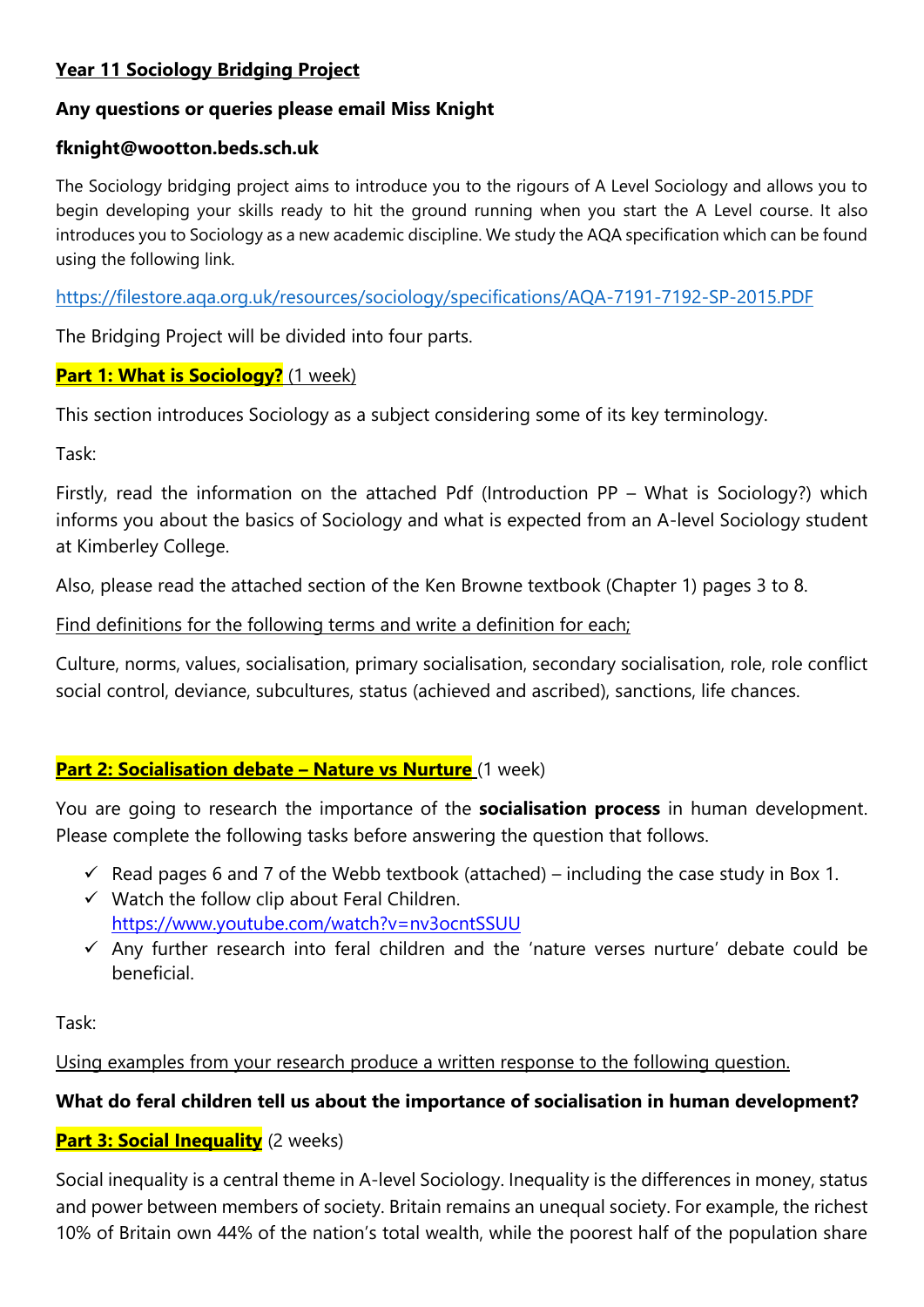only 9% of the total wealth. As well as Social Class, inequalities exists in terms of gender, ethnicity and age.

**Task: Research the issue of inequality within modern Britain for one of the following social groups.** 

- **Social Class**
- **Ethnicity**
- **Gender**
- **Age**

# **Produce an informative and engaging PowerPoint presentation or written analysis about your findings.**

Things to consider:

- 1. Focus on areas of life chances for the group you are researching, such as inequalities in education, wealth and income and health. **What evidence and reasons are there given for such inequality?**
- 2. Try to include contemporary case studies from Britain in support of your arguments use recent newspaper articles and statistics from the Official for National Statistics.
- 3. Use sociological terminology if you can.
- **4. What evidence is there that this area of inequality is reducing in today's society?**

Useful resources to use:

Webb Textbook - page 11 (pdf attached)

<https://www.bbc.co.uk/bitesize/guides/z7gmn39/revision/4>

<https://www.ons.gov.uk/>

<https://www.bbc.co.uk/news/business-48919813>

<https://www.theguardian.com/society/2018/jun/08/ageism-widespread-in-uk-study-finds>

<https://www.statista.com/topics/5273/gender-inequality-in-the-uk/>

In addition, please find your own sources and information from Sociology textbooks if possible. Please acknowledge the sources you use.

## **Part 4: Sociological theory (or perspectives)** (2 weeks)

This final section of your Bridging project introduces the theoretical basis of the study of society. There are a number of Sociological theories which have conflicting views about the way society works. Two of the key Sociological theories are Functionalism and Marxism.

### Task: A comparison of Functionalism and Marxism

Taking your information from the Browne textbook (pages 11-15) and your own sources, research the Sociological theories of Functionalism and Marxism. I have also attached a PowerPoint which gives a basic summary of the two theories.

Write a detailed response (one side of A4) to the following questions: